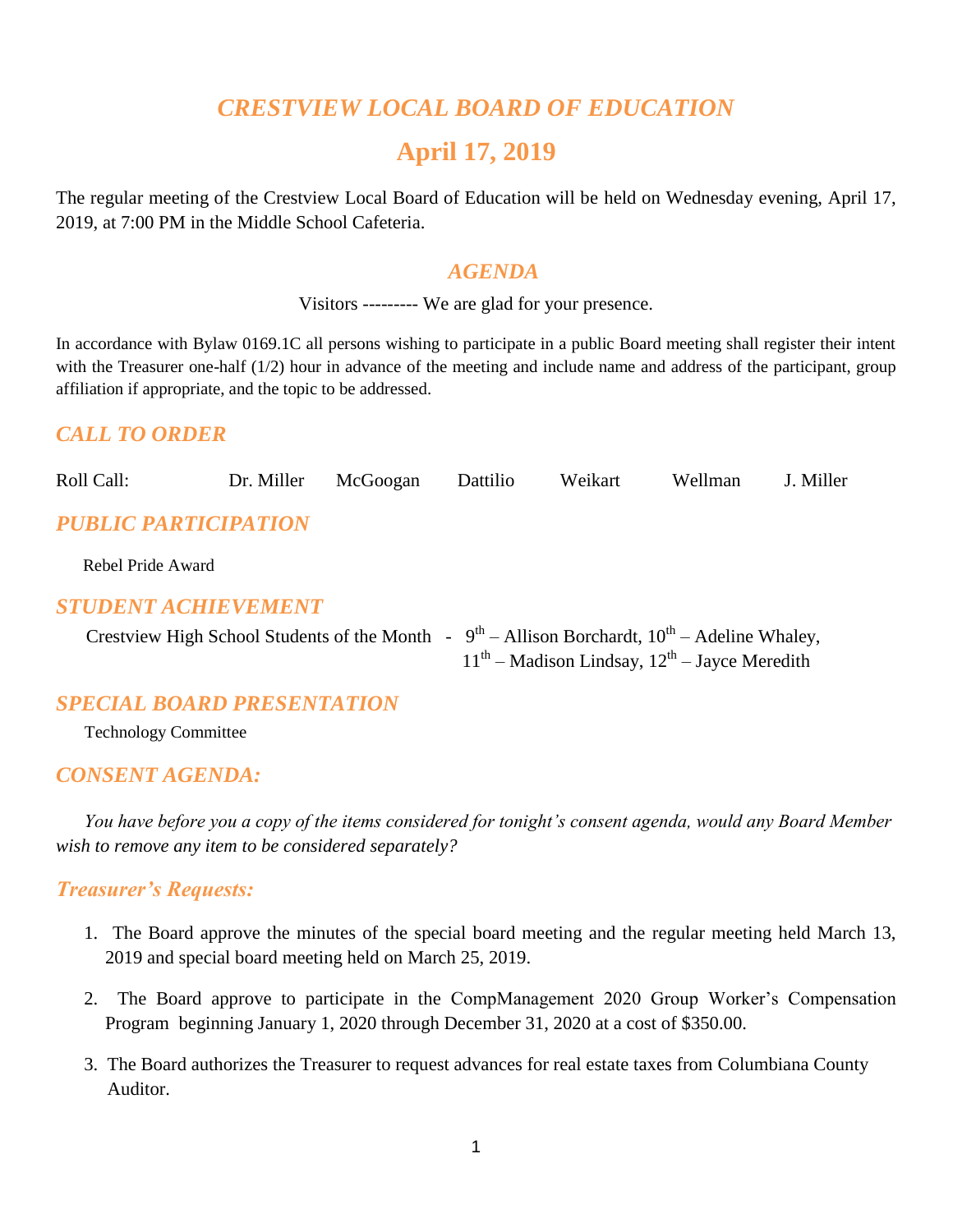### *Superintendent's Requests:*

- 1. The Board approve Summer Enrichment and Intervention to be held at Crestview Middle School for the period of July 22, 2019 to August 1, 2019.
- 2. The Board approve Summer Enrichment and Intervention to be held at Crestview Elementary School for the period of August 5-14, 2019.
- 3. The Board approve a resolution authorizing membership in the Ohio High School Athletic Association for Crestview High School and Crestview Middle School. It is agreed that these schools will conduct their athletics in accordance with the Constitution, Bylaws, Regulations, and Interpretations and decisions of the Ohio High School Athletic Association. Resolution shall remain in effect for the 2019-20 school year.
- 4. The Board accept the retirement resignation of Cynthia Straney as CHS/CMS Physical Education/Health Teacher effective May  $31<sup>st</sup>$ , 2019.
- 5. The Board grant FMLA (Family Medical Leave Act) to Timothy VanHorn effective March 2019 on an as needed basis.
- 6. The Board grant supplemental contract to the following licensed personnel for the 2019-20 and 2020-21 school years as per salary schedule for the assignment designated; all required reports are on file:

Richard Gates- CHS Varsity Boys Head Basketball Coach

7. The Board grant pupil activity contract to the following nonteaching personnel for the 2019-20 school year as per salary schedule for the assignments designated pursuant to O.R.C. 3313.53; pending all required reports:

Tristen Reynolds- CHS Varsity Boys Basketball Assistant Coach

8. The Board approve the pupil activity contracts to the following nonteaching personnel for the 2018-19 school year as per salary schedule for the assignments designated pursuant to O.R.C. 3313.53; all required reports are on file:

Michael Bettura – CMS Assistant Track Coach

9. The Board approve the following as a non-paid volunteer for the 2018-19 school year; all required reports are on file:

Timothy Vargo – CHS Volunteer Assistant Baseball Coach

10. The Board approve the following as a non-paid volunteers for the 2018-19 school year; pending receipt of all required reports:

Andrew Gorby – CHS Volunteer Assistant Baseball Coach

11. The Board approve the following non-teaching personnel be placed on the approved substitute list for the 2018-19 school year, substitute basis only, according to wage rate for the assignment designated; all required reports are on file:

*Custodians:* Scott McDade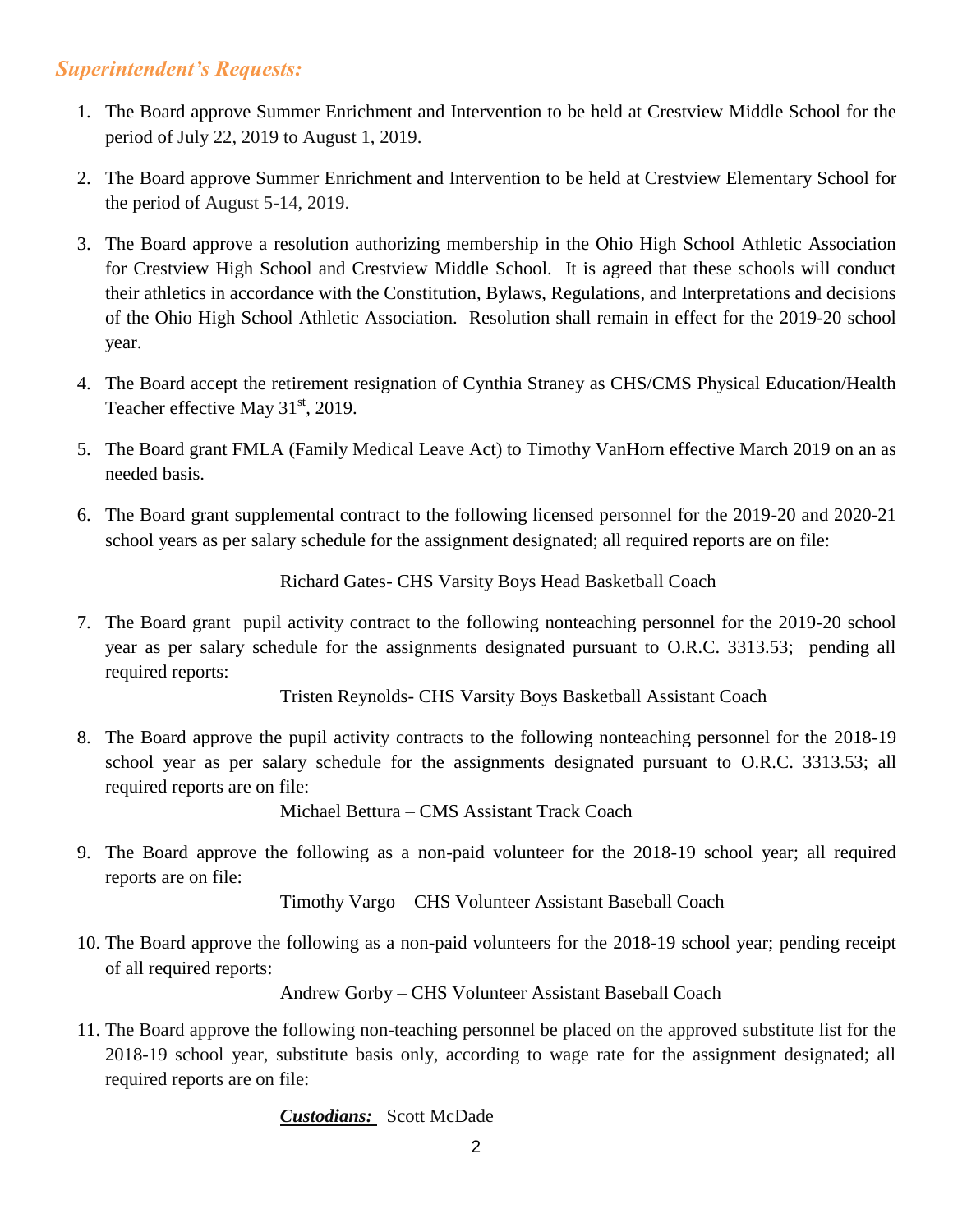#### **END of CONSENT AGENDA**

Recommend the Board approve the consent agenda as presented:

Moved by \_\_\_\_, second by \_\_\_\_ to approve consent agenda. Vote yes: \_\_\_\_, \_\_\_\_, \_\_\_\_, \_\_\_\_, \_\_\_\_\_, Vote no: \_\_\_\_\_, \_\_\_\_, \_\_\_\_, \_\_\_\_, Absent: \_\_\_\_\_, \_\_\_\_\_. Motion carried \_\_\_\_\_. Failed \_\_\_\_\_.

#### *Treasurer's Requests/Recommendations not included in Consent Agenda:*

1. Recommend: The Board approve financial reports and investments as prepared and presented.

| $\frac{1}{1}, \frac{1}{1}, \frac{1}{1}, \frac{1}{1}, \frac{1}{1}, \frac{1}{1}, \frac{1}{1}, \frac{1}{1}, \frac{1}{1}, \frac{1}{1}, \frac{1}{1}, \frac{1}{1}, \frac{1}{1}, \frac{1}{1}, \frac{1}{1}, \frac{1}{1}, \frac{1}{1}, \frac{1}{1}, \frac{1}{1}, \frac{1}{1}, \frac{1}{1}, \frac{1}{1}, \frac{1}{1}, \frac{1}{1}, \frac{1}{1}, \frac{1}{1}, \frac{1}{1}, \frac{1}{1}, \frac{1}{1}, \frac{1}{1}, \frac{1}{1}, \frac{$ | Moved by _____, second by _____. Vote yes: _____, _____, _____, _____, _____. Vote no: ____, |
|-----------------------------------------------------------------------------------------------------------------------------------------------------------------------------------------------------------------------------------------------------------------------------------------------------------------------------------------------------------------------------------------------------------------------------|----------------------------------------------------------------------------------------------|
| 2. Recommend: The Board accept donations from:                                                                                                                                                                                                                                                                                                                                                                              |                                                                                              |
| a. Boy Scout Troop 22                                                                                                                                                                                                                                                                                                                                                                                                       | \$150.00 to CHS Volleyball                                                                   |
| $\frac{1}{1}, \frac{1}{1}, \frac{1}{1}, \frac{1}{1}, \frac{1}{1}, \frac{1}{1}, \frac{1}{1}, \frac{1}{1}, \frac{1}{1}, \frac{1}{1}, \frac{1}{1}, \frac{1}{1}, \frac{1}{1}, \frac{1}{1}, \frac{1}{1}, \frac{1}{1}, \frac{1}{1}, \frac{1}{1}, \frac{1}{1}, \frac{1}{1}, \frac{1}{1}, \frac{1}{1}, \frac{1}{1}, \frac{1}{1}, \frac{1}{1}, \frac{1}{1}, \frac{1}{1}, \frac{1}{1}, \frac{1}{1}, \frac{1}{1}, \frac{1}{1}, \frac{$ | Moved by _____, second by _____. Vote yes: _____, _____, _____, _____, _____. Vote no: ____, |

#### *Board Reports:*

| 1. Career Center Report               | Mr. Wellman  |
|---------------------------------------|--------------|
| 2. Student Achievement Liaison Report | Mr. Dattilio |
| 3. Legislative Report                 | Mr. Weikart  |
| 4. Student Board Member Report        | Mr. Miller   |

#### *Board Committee Reports:*

| 1. Buildings & Grounds | Mr. McGoogan |
|------------------------|--------------|
| 2. Athletic Council    | Mr. Dattilio |
| 3. Personnel           | Mrs. Wellman |
| 4. Finance Audit       | Mrs. Wellman |
| 5. Policy              | Mrs. Wellman |
| 6. Communications      | Mr. Weikart  |
| 7. Insurance           | Mr. Weikart  |
| 8. Business Advisory   | Mrs. Wellman |

#### *Administrative Reports:*

| 1. Elementary School | Mrs. Dangerfield      |
|----------------------|-----------------------|
| 2. Middle School     | Mrs. Lemaster         |
| 3. High School       | Mrs. Dickson          |
| 4. Special Education | Mr. Hill              |
| 5. Athletic          | Mr. Cusick/Mrs. Nappi |
| 6. Lunchroom         | Miss Wilmes           |
| 7. Technology        | Mr. Miller            |
| 8. Transportation    | Mr. Burbick           |
| 9. Maintenance       | Mr. Radman            |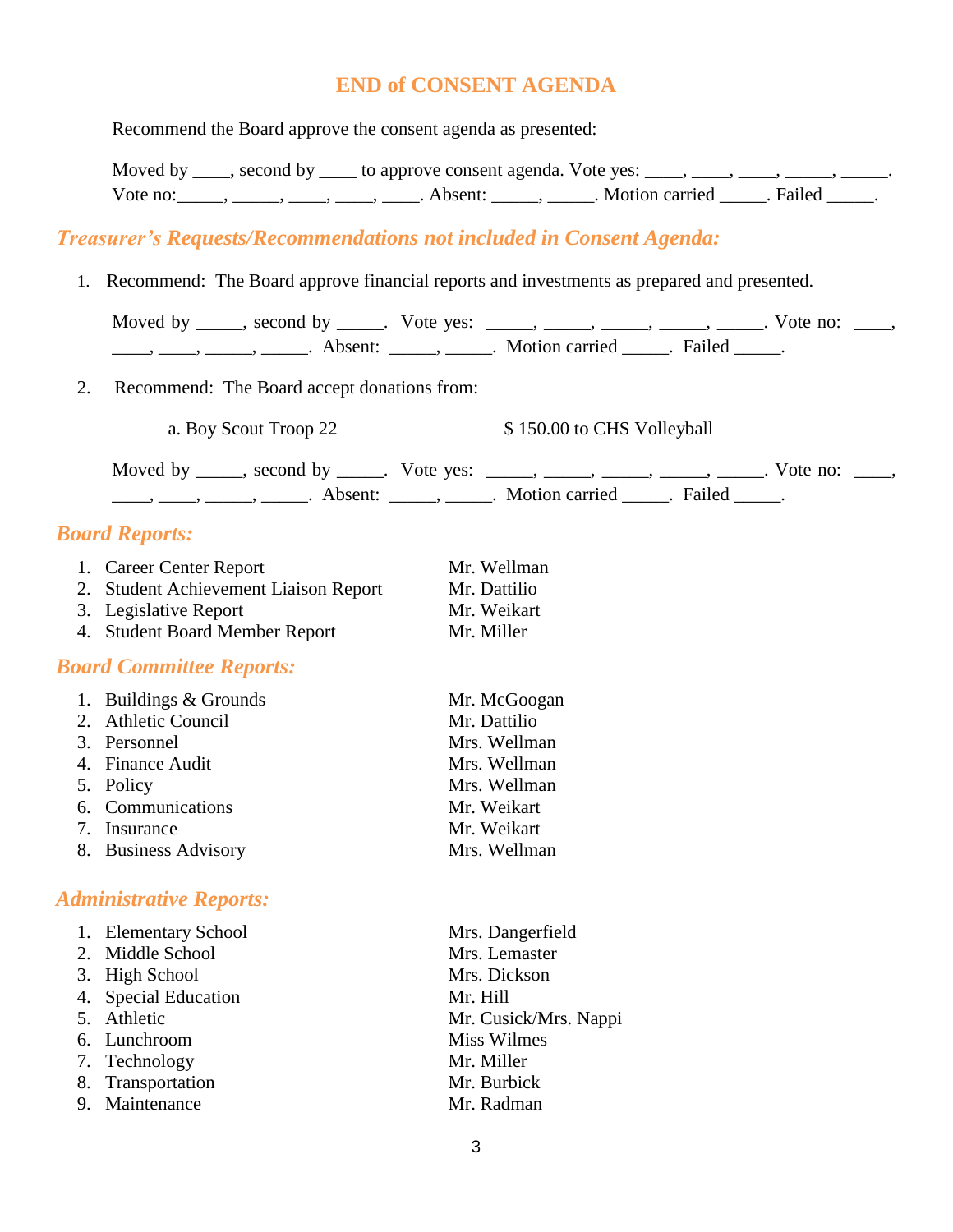#### **Superintendent's Requests/Recommendations not included in Consent Agenda:**

1. Recommend: The Board adopt the following resolution proclaiming the month of April, 2019, as National

 Volunteer Month in recognition of the dedication and contributions of the many volunteers in the Crestview

Local School District:

*Whereas*, the Crestview Community has the ability to inspire, equip and mobilize people to take action that provides encouragement and support to our students and our schools and,

*Whereas*, the Crestview Schools benefit from the generosity and service of many volunteers in our schools and,

*Whereas*, volunteers are vital to our future as a caring and productive nation and,

 *Whereas*, the many volunteers serving our schools keep **Crestview the heart of our Community,**

 *Now therefore, be it resolved***,** that that Crestview Board of Education celebrate the month of April as the month

that we recognize the many volunteers that serve our school and thank them for their generosity!

Moved by \_\_\_\_, second by \_\_\_\_\_. Vote yes: \_\_\_\_\_, \_\_\_\_\_, \_\_\_\_, \_\_\_\_, \_\_\_\_. Vote no: \_\_\_\_, ., \_\_\_\_, \_\_\_\_\_, \_\_\_\_\_\_. Absent: \_\_\_\_\_\_, \_\_\_\_\_\_. Motion carried \_\_\_\_\_. Failed \_\_\_\_\_.

2. Recommend: The Board award a three (3) year contract for Athletic Field Maintenance and Mowing to Hephner Lawn Care, LLC as recommended by Matthew T. Manley, Superintendent for 2019, 2020 and 2021.

Moved by \_\_\_\_, second by \_\_\_\_\_. Vote yes: \_\_\_\_\_, \_\_\_\_\_, \_\_\_\_\_, \_\_\_\_\_, \_\_\_\_. Vote no: \_\_\_\_, ——, ———, ———————. Absent: \_\_\_\_\_\_, \_\_\_\_\_\_. Motion carried \_\_\_\_\_\_. Failed \_\_\_\_\_.

3. Recommend: The Board award a three (3) year contract for District Landscape Maintenance and Mowing to Hephner Lawn Care, LLC. as recommended by Matthew T. Manley, Superintendent for 2019, 2020 and 2021.

Moved by \_\_\_\_\_, second by \_\_\_\_\_. Vote yes: \_\_\_\_\_, \_\_\_\_\_, \_\_\_\_\_, \_\_\_\_\_, \_\_\_\_. Vote no: \_\_\_\_, ——, ——, ——, ———, Absent: \_\_\_\_, \_\_\_\_\_. Motion carried \_\_\_\_\_. Failed \_\_\_\_.

4. The Board grant a three (3) year limited administrative contract and fringe benefit package as per established guidelines to Timothy Pancake as Special Education Coordinator/CES Assistant Principal beginning July 1, 2019 through June 30, 2022; 200 work days per year as per salary schedule; pending receipt of all required reports.

Moved by \_\_\_\_, second by \_\_\_\_\_. Vote yes: \_\_\_\_, \_\_\_\_, \_\_\_\_, \_\_\_\_, \_\_\_\_, Vote no: \_\_\_, ——, ——, ———, ———. Absent: \_\_\_\_\_, \_\_\_\_\_. Motion carried \_\_\_\_\_. Failed \_\_\_\_.